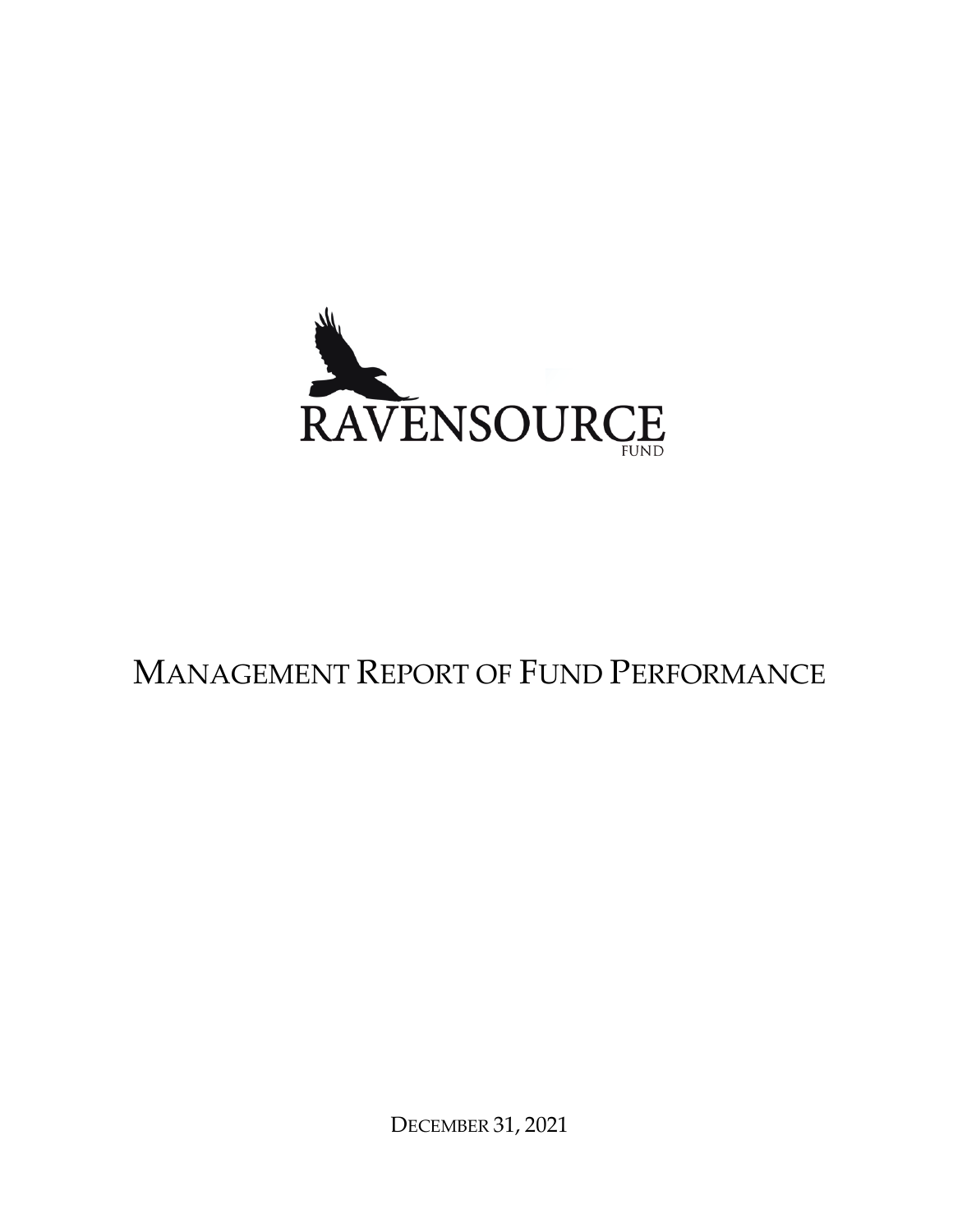# **THE RAVENSOURCE FUND**

*This management report of fund performance ("MRFP") contains financial highlights but does not contain the complete financial statements of the investment fund. You can get a copy of the financial statements at your request, by calling (416) 250-2845, by writing to us at Stornoway Portfolio Management Inc., 30 St. Clair Avenue West, Suite 901, Toronto, ON M4V 3A1, by e-mailing us at info@stornowayportfolio.com, by visiting our website at www.ravensource.ca, or through the SEDAR website at [www.sedar.com.](http://www.sedar.com/) Ravensource's net asset value per unit is published weekly and can be found on our website at www.ravensource.ca.*

*Securityholders may also contact us using one of the above methods to request a copy of the investment fund's Annual Information Form, proxy voting policies and procedures, proxy voting disclosure record, or quarterly portfolio disclosure.*

# *A Note on Forward-Looking Statements*

*This document may contain forward-looking statements relating to anticipated future events, results, performance, decisions, circumstances, opportunities, risks or other matters. Forward-looking statements are statements that are predictive in nature, depend upon or refer to future events or conditions, or that include words such as "may", "will", "should", "could", "expect", "anticipate", "intend", "plan", "believe", "estimate" or other similar expressions. These statements require us to make assumptions and are subject to inherent risks and uncertainties. Our predictions and other forward/looking statements may not prove to be accurate, or a number of factors could cause actual events, results, performance, etc. to differ materially from the targets, expectations, estimates or intentions expressed or implied in the forward/looking statements. These factors could include, among others, market and general economic conditions, interest rates, regulatory and statutory developments, the effects of competition in the geographic and business areas in which the fund may invest, and the risks detailed from time to time in the fund's Annual Information Form. Forward-looking statements are not guarantees of future performance. For these reasons, it is important that readers do not place undue reliance on our forward-looking statements and should be aware that the Fund may not update any forward-looking statements whether as a result of new information, future events or otherwise.*

# **MANAGEMENT DISCUSSION OF FUND PERFORMANCE**

# **THE FUND**

The Ravensource Fund ("Ravensource" or "Fund") is a closed-end investment fund with 1,197,334 units currently outstanding. As of December 31, 2021, the net assets of the Fund were \$20.9 million and the net asset value ("NAV") per unit was \$17.43. Ravensource units are listed on the Toronto Stock Exchange under the symbol RAV.UN and can be purchased / sold like any other publicly listed security. The closing market price of Ravensource units as of December 31, 2021, was \$15.80 (bid) - \$17.00 (ask).

# **THE INVESTMENT MANAGER**

By way of a special meeting of unitholders, Stornoway Portfolio Management Inc. ("Stornoway" or "Investment Manager") was appointed as the investment manager to the Ravensource Fund effective July 1, 2008. Stornoway's responsibilities for Ravensource include the evaluation, selection and negotiation of investments, the ongoing monitoring and evaluation of such investments, the recommendation of the appropriate timing and structure for disposition of such investments and of course, reporting to you, Ravensource investors.

# **INVESTMENT OBJECTIVE AND STRATEGIES**

The principal objective of Ravensource is to achieve superior absolute long-term returns, with an emphasis on capital gains, through investments in selected under-followed / out-of-favour North American debt instruments, creditor claims and equity securities that are typically off the radar screen of most traditional investors. The investment objectives of the Fund are stated in the Declaration of Trust and on the Fund's website at www.ravensource.ca.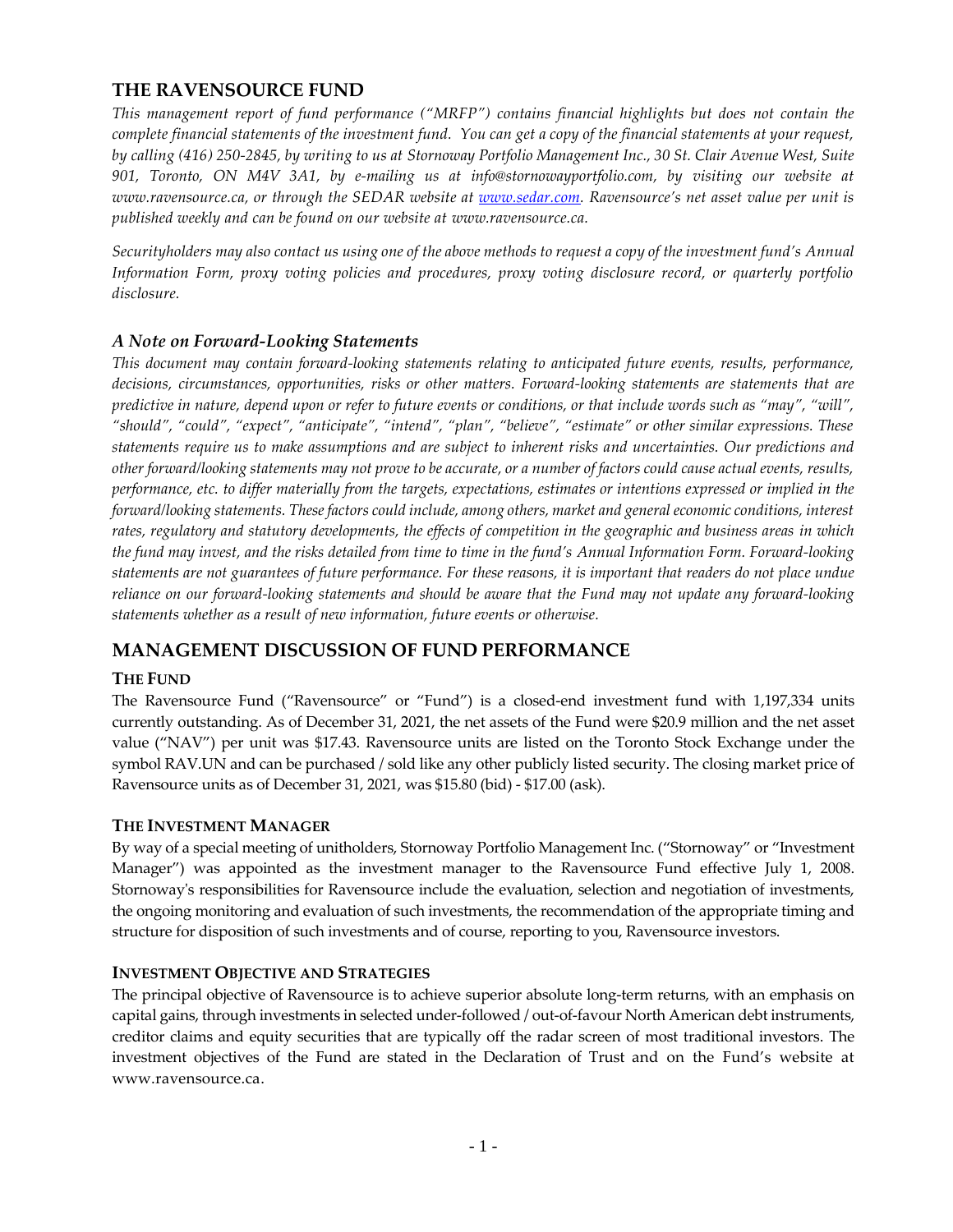To achieve its investment objectives, Ravensource's investments primarily fall into three strategies:

- 1. *Distressed Securities:* investing in corporate debt, creditor claims and/or equity securities of companies that are in, perceived to be in, or emerging from financial distress at a price materially different from what we believe to be the underlying fundamental value of the securities.
- 2. *Alternative Credit:* investing in corporate debt, on either a primary or secondary basis, that is reasonably expected to be repaid at or above par at or before its stated maturity in a manner consistent with the terms of its indenture and earn a yield that we believe is attractive given the underlying credit risk.
- 3. *Special Situations Equities:* investing primarily in Canadian and U.S. small- and mid-cap equities that are attractively valued with catalysts to unlock value.

## **RISK**

The risks associated with an investment in the units of Ravensource are disclosed in the Annual Information Form and in the notes attached to the financial statements, which are available on the SEDAR website at www.sedar.com and on the Ravensource website at www.ravensource.ca.

The Fund has not altered its stated investment strategies or implemented significant changes that would materially affect the overall risk of investing in Ravensource over the course of 2021. However, unexpected volatility or illiquidity could occur due to legal, political, regulatory, economic or other developments, such as public health emergencies, including an epidemic or pandemic, natural disasters, war and related geopolitical risks, and may impair the portfolio manager's ability to carry out the objectives of the Fund or cause the Fund to incur losses. Neither the duration nor ultimate effect of any such market conditions, nor the degree to which such conditions may worsen can be predicted. An investment in the Fund continues to be appropriate only for investors who have the capacity to absorb a loss of some or all of their investment, who seek long-term capital growth, have a long-term investment horizon, and possess a medium to highrisk tolerance to withstand the ups and downs that go along with investing in out-of-favor securities.

# **RESULTS OF OPERATIONS FROM JANUARY 1, 2021 TO DECEMBER 31, 2021**

## **Size of the Fund**

Ravensource's net assets decreased by \$1.7 million or 7.5% during 2021 due to \$3.9 million in net investor redemptions and \$0.4 million of semi-annual distributions to unitholders partially offset by \$2.6 million in net operating gains. In comparison, Ravensource's net assets decreased by \$7.1 million or 24.1% over 2020.

## **Investment Performance**

Ravensource's net asset value per unit ("NAV") increased by \$1.88 or 11.8% over 2021 — after factoring in distributions paid to unitholders — due to the performance of its investment portfolio net of the fees and expenses associated with operating the Fund.

Ravensource's 2021 investment performance was driven by the achievement of significant milestones by its investee companies, most significantly, Spanish Broadcasting System, Inc., Firm Capital Apartment REIT, Kiwetinohk Energy Corp. and Dundee Corp.

The value of the Fund's investment in Spanish Broadcasting System, Inc. preferred shares and secured bonds increased in aggregate value by 52.4% over 2021, increasing the value of the Fund by 4.0%. In February 2021, our securities were exchanged for cash plus a small portion of common equity as the preferred shareholders and company reached a settlement after years of negotiations — in which Stornoway played a key role. The secured bonds were repaid at par and the preferred shares were repurchased for value significantly above their 2020 year-end price.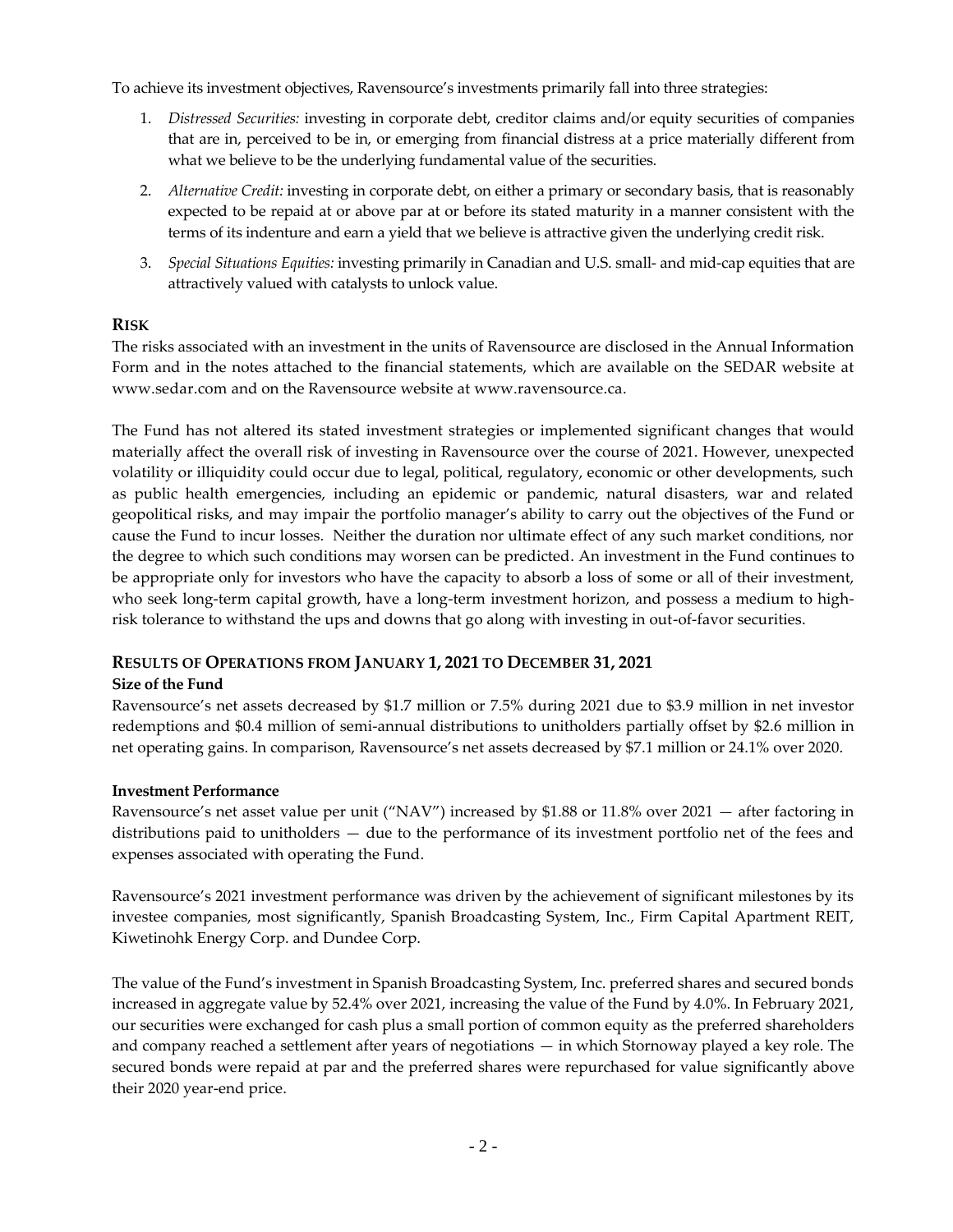Over 2021, Ravensource's investment in Firm Capital Apartment REIT units returned 45.9% during 2021, growing the Fund by 3.7%, as the company's disciplined approach to managing its core real estate portfolio and further unit buybacks increased the value of its tangible equity value. After years of apathy, traditional real estate investors are beginning to recognize the value of this well-run company.

The value of Ravensource's investment in Kiwetinohk Energy Corp. ("KEC") increased by 52.4% over 2021, contributing 3.4% to the Fund's return. As a reminder, Ravensource along with another Stornoway managed investment fund - Stornoway Recovery Fund LP – injected equity into Distinction Energy to allow it to emerge from insolvency as a strong, going concern with a compelling portfolio of strategic assets and a platform to grow. Distinction Energy took advantage of its revitalized position post-emergence from CCAA in 2020 to achieve significant milestones in 2021 by: completing a material and attractive asset purchase, enhancing its scale and efficiency by consolidating its assets with that of its controlling shareholder to become KEC, positioning it for a public listing which occurred in January 2022. These milestones along with the buoyant energy market drove the increase in the value of KEC's shares over 2021 and position KEC to prosper in 2022 and beyond.

Finally, the Fund's Dundee Corp. preferred shares returned 11.2% in 2021, or 1.7% for the Fund's value as the company sold additional non-core assets, generating cash proceeds that further de-risked the 'first-inline' preferred shares. More importantly, these asset sales increased its cash reserves and injected financial flexibility enabling it to finally correct its persistent capital structure issues.

This brief discussion is further expanded upon in Ravensource's Management's Letter to Unitholders (the "LTU") in which we share our investment philosophy and approach that guides our investment decisions. In addition, the LTU provides a deeper look at Ravensource's investment results and developments in the portfolio during 2021 with the objective of helping you better understand your investment.

## **RECENT DEVELOPMENTS**

Since 2018 Ravensource has ended each year with between 15% and 27% of its net assets in cash. However, Ravensource ended 2021 not only fully invested but with leverage equal to 20.5% of the Fund's total assets. Leverage occurs when the Fund borrows money to increase its investment exposure that would otherwise not be possible. As provided for in the Declaration of Trust, the Fund can incur indebtedness / leverage up to 30% of the total assets of the Fund. Over 2021 Stornoway identified several compelling opportunities, and to capitalize on them while maintaining its existing investments, Stornoway employed what it believed was a conservative amount of leverage. Throughout 2021, Stornoway established new investment positions in Algoma Steel Group, Brookfield DTLA, and Stelco Holdings. In aggregate, Ravensource invested approximately 56.9% of its net assets over the course 2021.

The source of leverage was a margin loan from the Fund's prime broker. To balance the risks associated with leverage, Ravensource has a large position in highly liquid Government of Canada bonds (19.0% of net assets) and publicly listed securities (63.9%), that the Fund could divest to meet any liquidity needs that may arise.

#### **RELATED PARTY TRANSACTIONS**

#### **Investment Manager Compensation**

The Investment Manager receives compensation for performing various responsibilities and services for Ravensource. The total compensation accrues from various components: Management Fee, Administration Fee, Investor Relations Fee and Incentive Fee. The fees incurred over the year ended December 31, 2021 amounted to \$272,172, including HST (2020 - \$302,014). The breakdown of the fees is as follows: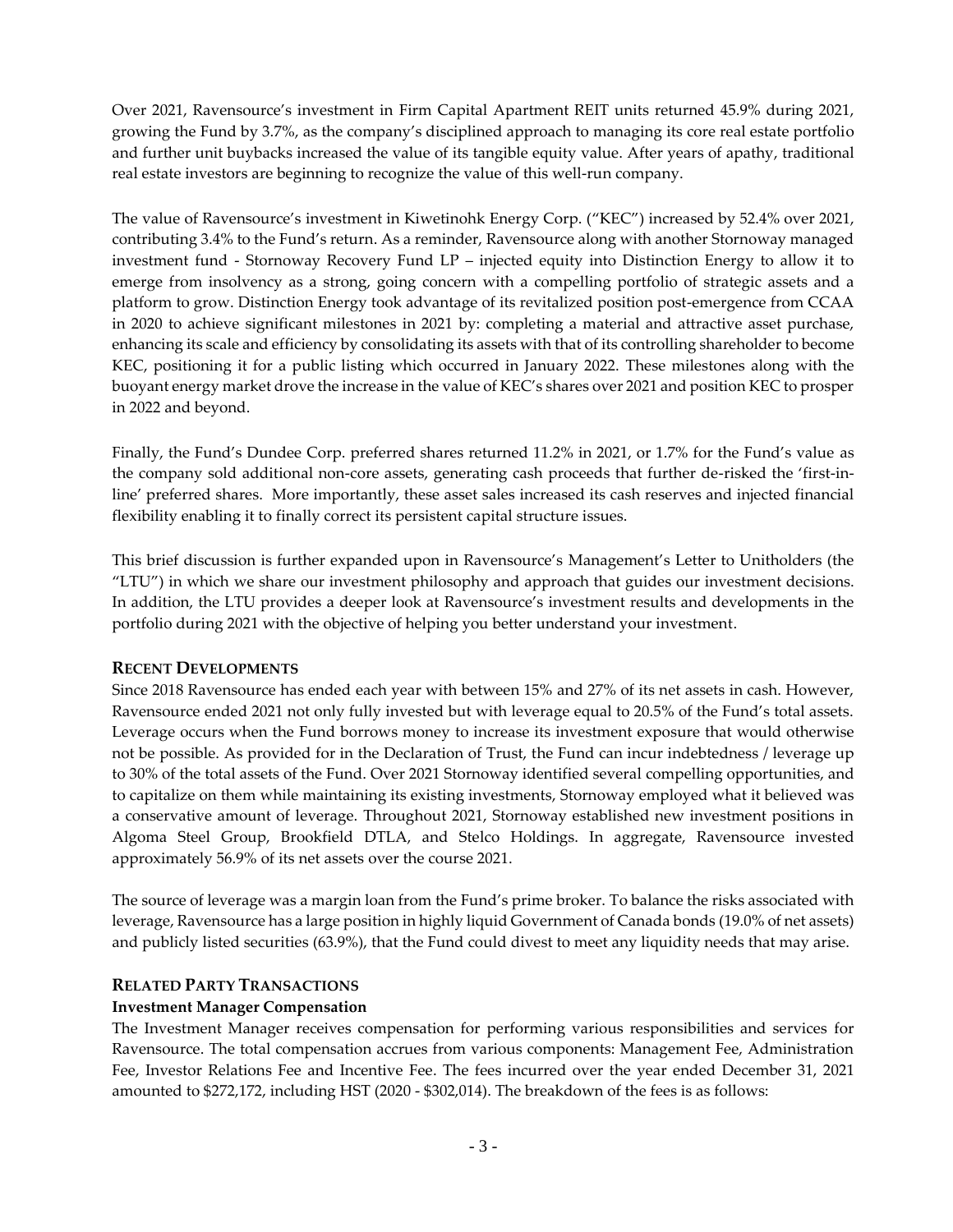### **i. Management Fee**

The Management Fee is based on the Fund's average weekly net assets and payable on the last business day of each calendar month as follows:

| Average weekly net assets               | <b>Management Fee</b>             |
|-----------------------------------------|-----------------------------------|
| Up to and including \$250 million       | 0.65% of net asset value plus HST |
| Between \$250 million and \$500 million | 0.60% of net asset value plus HST |
| \$500 million and more                  | 0.55% of net asset value plus HST |

The Management Fee for 2021 amounted to \$168,098, inclusive of HST (2020 - \$187,495).

#### **ii. Administrative Fee**

Subject to the supervision of the Trustee, the Investment Manager has agreed to be responsible for and provide certain administrative services to the Fund. The Administrative Fee is based on the Fund's average weekly net assets and payable on the last business day of each month as follows:

| Average weekly net assets               | <b>Administrative Fee</b>         |
|-----------------------------------------|-----------------------------------|
| Up to and including \$250 million       | 0.35% of net asset value plus HST |
| Between \$250 million and \$500 million | 0.30% of net asset value plus HST |
| \$500 million and more                  | 0.25% of net asset value plus HST |

The Administrative Fee for 2021 amounted to \$90,514 inclusive of HST (2020 - \$100,959).

#### **iii. Investor Relations Fee**

The Investment Manager is paid a monthly Investor Relations Fee of \$1,000 plus applicable sales tax for unitholder reporting and other services provided under a service agreement. The Investor Relations Fee for 2021 amounted to \$13,560, inclusive of HST (2020 - \$13,560).

#### **iv. Incentive Fee**

The Investment Manager will earn an incentive fee equal to 20% of the amount by which the net asset value per unit at the end of the year, adjusted for contributions, distributions, and redemptions during the year, exceeds the net asset value per unit at the beginning of the year by more than 5%, plus any shortfalls from prior years. The Incentive Fee for 2021 amounted to nil (2020 - nil).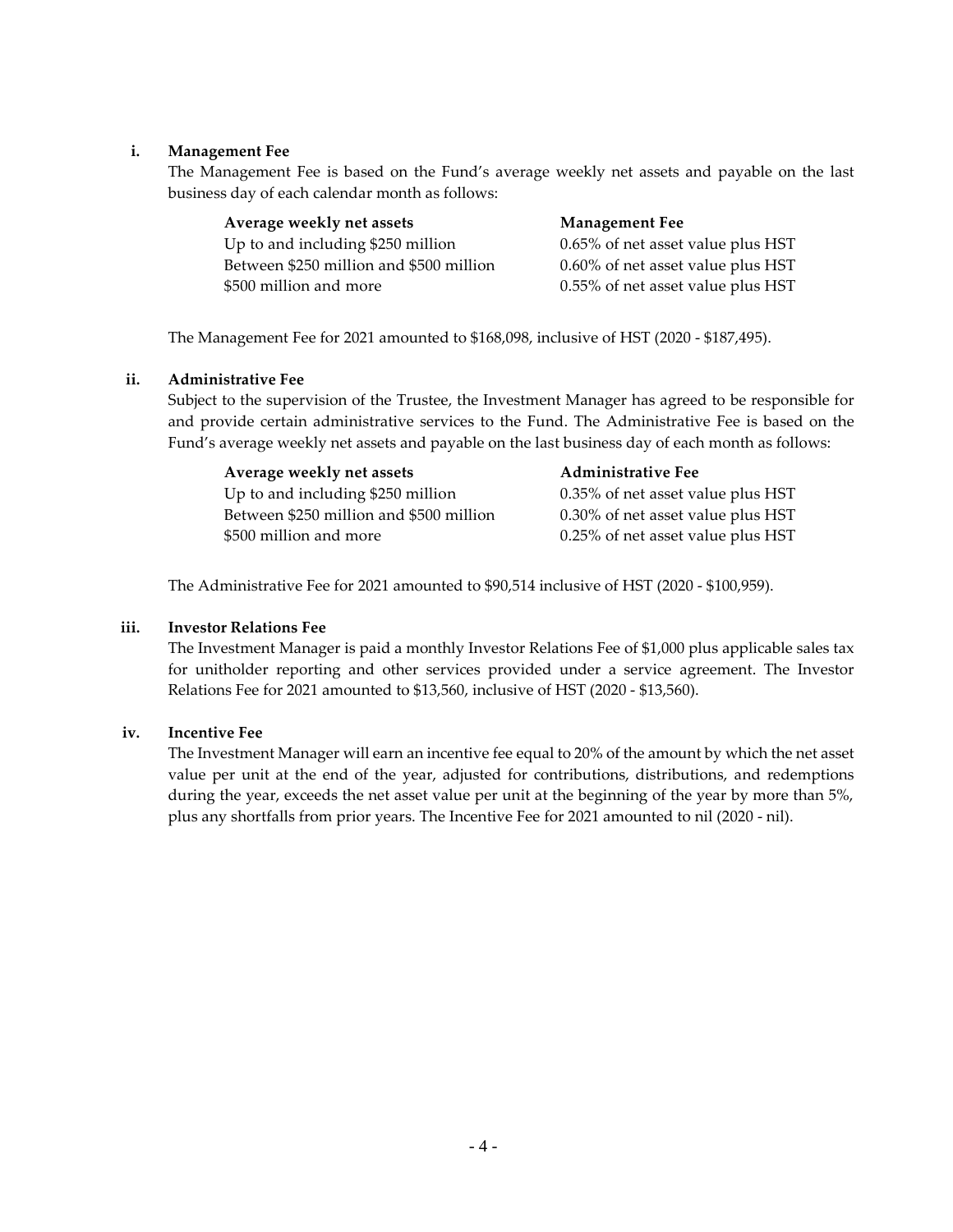# **FINANCIAL HIGHLIGHTS**

# **For the years ended December 31, 2017 to December 31, 2021**

The following tables show selected key financial information about the Fund and are intended to help you understand the Fund's financial performance for the past 5 years.

| The Fund's Net Assets per Redeemabe Unit (\$) <sup>(1)</sup> | 2021   | 2020   | 2019   | 2018   | 2017   |
|--------------------------------------------------------------|--------|--------|--------|--------|--------|
| Opening Net Assets per Redeemable Unit                       | 15.85  | 17.76  | 17.22  | 14.97  | 14.39  |
| Increase (decrease) from operations:                         |        |        |        |        |        |
| Interest and dividend revenue                                | 0.09   | 0.30   | 0.46   | 0.34   | 0.14   |
| Expenses                                                     | (0.40) | (0.34) | (0.39) | (0.87) | (0.30) |
| Realized gains (losses) for the period                       | 0.39   | 0.44   | 0.10   | 4.46   | 2.65   |
| Unrealized gains (losses) for the period                     | 1.80   | (2.01) | 0.67   | (1.38) | (1.54) |
| Total increase (decrease) from operations <sup>(2)</sup>     | 1.88   | (1.61) | 0.84   | 2.55   | 0.95   |
| Distributions:                                               |        |        |        |        |        |
| From income (excluding dividends)                            |        |        |        |        |        |
| From dividends                                               |        |        |        |        | -      |
| From capital gains                                           |        |        |        |        |        |
| Return of capital                                            | (0.30) | (0.30) | (0.30) | (0.30) | (0.37) |
| Total distributions <sup>(3)</sup>                           | (0.30) | (0.30) | (0.30) | (0.30) | (0.37) |
| Net Assets per Redeemable Unit, end of period                | 17.43  | 15.85  | 17.76  | 17.22  | 14.97  |

(1) This information is derived from the Fund's audited annual financial statements. The net assets per unit presented in the financial statements may differ from the net asset value calculated for fund pricing purposes.

(2) Net assets and distributions are based on the actual number of units outstanding at the relevant time. The increase/decrease from operations is based on the weighted average number of units outstanding.

(3) Distributions were paid in cash.

| Ratios and Supplemental Data                 | 2021      | 2020      | 2019      | 2018      | 2017      |
|----------------------------------------------|-----------|-----------|-----------|-----------|-----------|
| Total net asset value $(000)$ <sup>(1)</sup> | \$20,864  | \$22,567  | \$29,713  | \$28,808  | \$25,048  |
| Number of units outstanding <sup>(1)</sup>   | 1,197,334 | 1,423,998 | 1,672,870 | 1,672,870 | 1,672,870 |
| Management expense ratio <sup>(2)</sup>      | 2.38%     | 2.24%     | 2.10%     | 5.43%     | 2.03%     |
| Management expense ratio before              | 2.38%     | 2.24%     | 2.10%     | 5.79%     | 2.56%     |
| waivers or absorptions <sup>(3)</sup>        |           |           |           |           |           |
| Trading expense ratio <sup>(4)</sup>         | $0.07\%$  | $0.04\%$  | $0.10\%$  | $0.11\%$  | $0.06\%$  |
| Portfolio turnover rate <sup>(5)</sup>       | 36.45%    | 8.09%     | 16.81%    | 14.05%    | 24.49%    |
| Net asset value per redeemable unit          | \$17.43   | \$15.85   | \$17.76   | \$17.22   | \$14.97   |
| Closing market price $(6)$                   | \$15.35   | \$15.10   | \$17.75   | \$15.28   | \$14.00   |

(1) This information is provided as at December 31 of each year.

(2) Management expense ratio is based on total expenses (excluding commissions and transaction costs) for the stated period and is expressed as an annualized percentage of weekly average net asset value.

(3) The Investment Manager reduced Management Fees and Administrative Fees in order to pass the economic benefit of fees earned in connection with the SFG Services Agreement to unitholders. This figure represents what the MER would have been in the absence of these fee reductions.

(4) The trading expense ratio represents total commissions and other portfolio transaction costs expressed as an annualized percentage of weekly average net asset value during the period.

(5) The Fund's portfolio turnover rate indicates how actively the Fund's portfolio adviser manages its investments and is based on investment purchases or sales for the stated period (whichever is less) expressed as an annualized percentage of weekly average net asset value. A portfolio turnover rate of 100% is equivalent to the Fund buying and selling all of the securities in the portfolio once in the course of the year. The higher a fund's portfolio turnover rate in a year, the greater the trading costs payable by the fund in the year, and the greater the chance of an investor receiving taxable capital gains in the year. There is not necessarily a relationship between a high turnover rate and the performance of the fund.

(6) The Closing market price refers to the last bid for a given period end.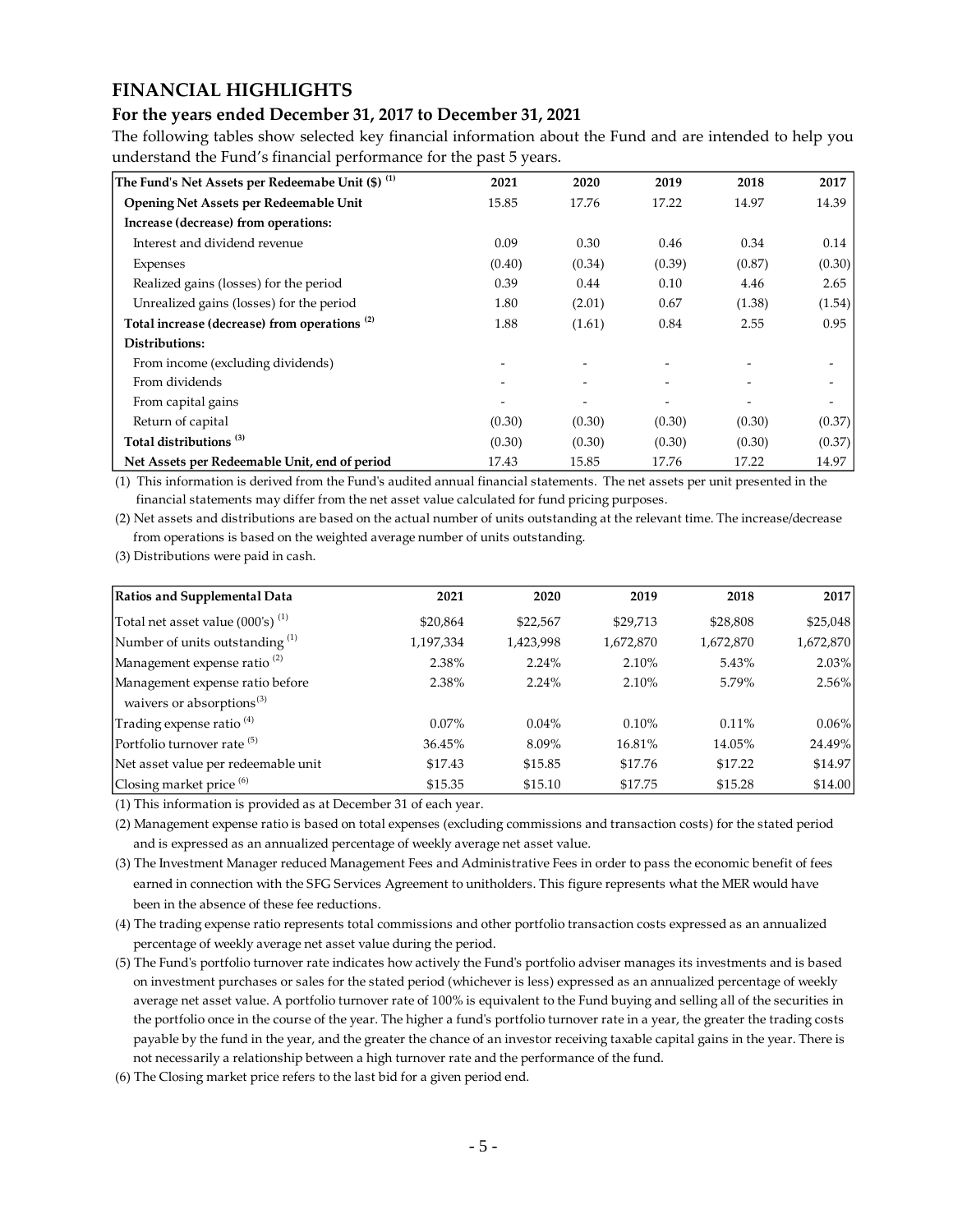# **PAST PERFORMANCE**

The following performance information is based on the net asset value of the Fund, after all fees and expenses have been taken into account. Past performance is not indicative of future performance.

# **Year-by-Year Fund Returns**

The following bar chart shows the performance of the Fund for each of the financial years ended 2011 to 2021. This chart shows in percentage terms how an investment in the Fund made on the first day of each financial year would have increased or decreased, by the last day of each financial year.



## **Annual Compounded Returns**

The table below compares the Fund's historical annual compound returns to various Comparable Indices. The performance information presented assumes that all distributions made by the Fund are used to purchase additional units of the Fund. Please read the Appendix for further information on Ravensource's use of Comparable Indices.

|                                           |          |         |          |          | Since $(2)$         |
|-------------------------------------------|----------|---------|----------|----------|---------------------|
| As at December 31, 2021                   | 1 Year   | 3 Years | 5 Years  | 10 Years | <b>July 1, 2008</b> |
| Ravensource Fund - RAV.UN <sup>(1)</sup>  | $11.9\%$ | $2.2\%$ | $5.9\%$  | $8.4\%$  | $7.9\%$             |
| S&P/TSX Composite Total Return Index      | 25.1%    | 17.5%   | $10.0\%$ | $9.1\%$  | $6.0\%$             |
| S&P/TSX Small Cap Total Return Index      | 20.3%    | 16.3%   | $5.7\%$  | 5.0%     | 3.7%                |
| ICE BofAML US High Yield Index            | $5.4\%$  | 8.6%    | 6.1%     | $6.7\%$  | $7.7\%$             |
| Credit Suisse Distressed Hedge Fund Index | 12.5%    | $5.8\%$ | $4.6\%$  | $5.3\%$  | $4.1\%$             |

(1) Based on net asset value per unit, assuming all distributions are reinvested in Units at net asset value. Returns are net of all fees and expenses.

- (2) Stornoway Portfolio Management was appointed as Manager of Ravensource Fund effective July 1, 2008.
- (3) Returns are annualized.
- (4) Past performance is no guarantee of future results.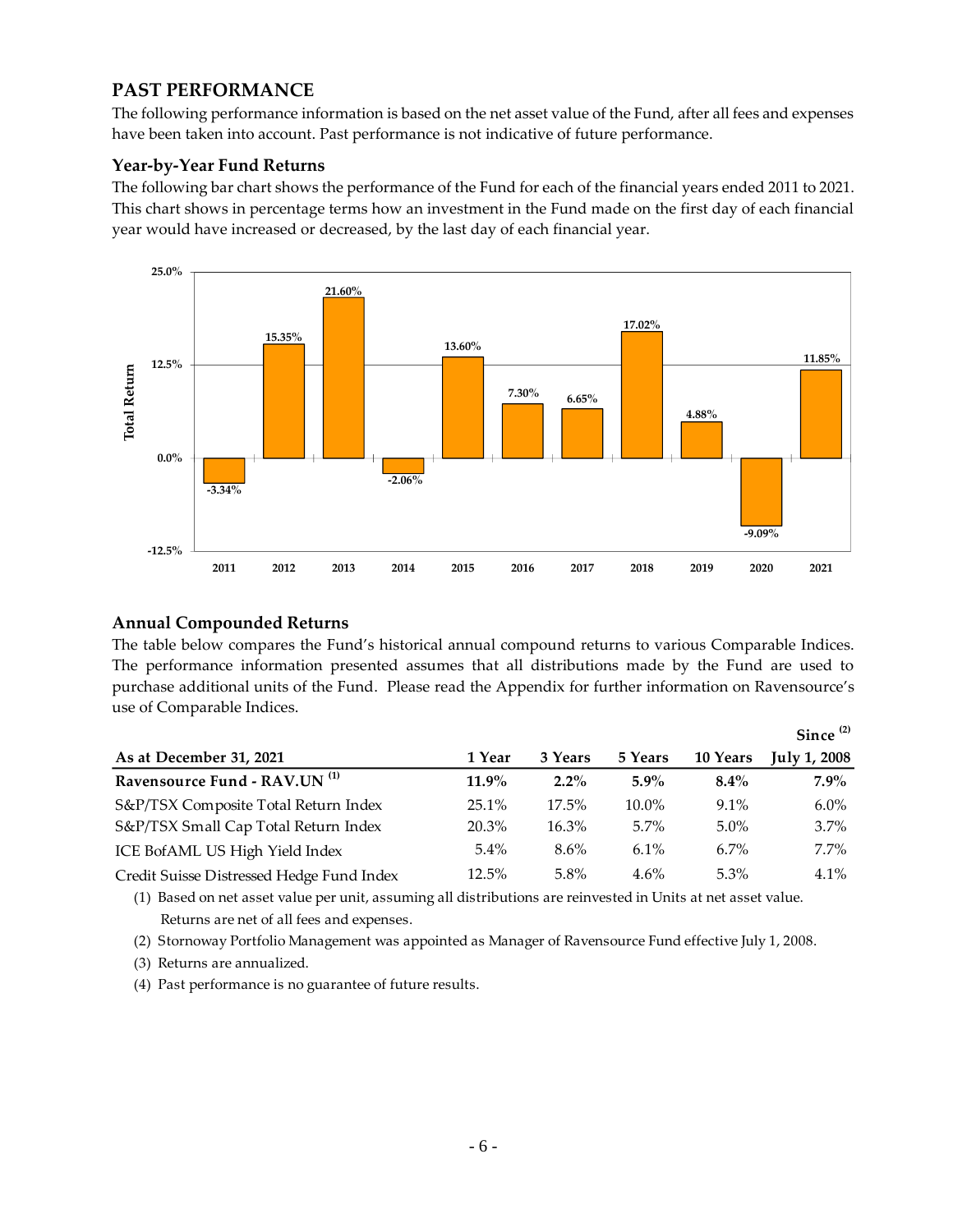# **SUMMARY OF INVESTMENT PORTFOLIO As at December 31, 2021**

| <b>By Industrial Group</b> | $%$ of    |
|----------------------------|-----------|
|                            | Portfolio |
| Government                 | 15.4%     |
| Litigation Finance         | 19.4%     |
| Financial                  | 22.3%     |
| <b>Real Estate</b>         | 12.2%     |
| Steel                      | 10.5%     |
| Oil & Gas                  | 8.4%      |
| Media & Publishing         | 7.6%      |
| Technology                 | 4.2%      |
| Total                      | 100.0%    |

#### **By Security Type - % of Net Assets**



| By Industrial Group                       | $%$ of    | Top 25 Holdings                                 | $%$ of            |
|-------------------------------------------|-----------|-------------------------------------------------|-------------------|
|                                           | Portfolio | Issuer/Security                                 | <b>Net Assets</b> |
| Government                                | 15.4%     | Crystallex International 9.375% Senior Notes*   | 23.7%             |
| Litigation Finance                        | 19.4%     | Government of Canada 0.5% Bonds                 | 19.0%             |
| Financial                                 | 22.3%     | Dundee Corp. Series 3 Preferred Shares          | 17.2%             |
| Real Estate                               | 12.2%     | Genworth Financial Inc.                         | 10.4%             |
| Steel                                     | 10.5%     | Kiwetinohk Energy Corp. *                       | 10.4%             |
| Oil & Gas                                 | 8.4%      | Firm Capital Apartment REIT                     | 10.3%             |
| Media & Publishing                        | 7.6%      | Quad Graphics Inc.                              | $8.2\%$           |
| Technology                                | 4.2%      | Algoma Steel Group Inc.                         | $8.0\%$           |
| Total                                     | 100.0%    | Stelco Holdings Inc.                            | $4.9\%$           |
|                                           |           | Brookfield DTLA Fund Office Trust Investor Inc. | $4.8\%$           |
|                                           |           | GXI Acquisition Corp. - Class B *               | $3.7\%$           |
| By Security Type - % of Net Assets        |           | GXI Acquisition Corp. - Class A*                | 1.5%              |
|                                           |           | Spanish Broadcasting System Inc. *              | $1.2\%$           |
| <b>US Equities - Private</b><br><b>US</b> |           | Old PSG Wind-Down Ltd. *                        | 0.3%              |
| $1.0\%$<br>Equities -                     | Net Cash  | Glacier Media Inc.                              | $0.0\%$           |
| Public                                    | $-16.1%$  | Total % of Net Assets                           | 123.7%            |
| 15.9%                                     |           |                                                 |                   |

\* Not publicly traded. Valued by independent 3rd parties, model, and/or last transaction price.

| <b>By Investment Strategy</b> |           | % of Investment Portfolio |  |  |
|-------------------------------|-----------|---------------------------|--|--|
|                               | 31-Dec-21 | $31-Dec-20$               |  |  |
| Distressed Securities         | 65.6%     | $57.2\%$                  |  |  |
| Special Situation Equities    | $19.0\%$  | $37.4\%$                  |  |  |
| <b>Alternative Credit</b>     | 15.4%     | $5.4\%$                   |  |  |
| Total                         | 100.0%    | 100.0%                    |  |  |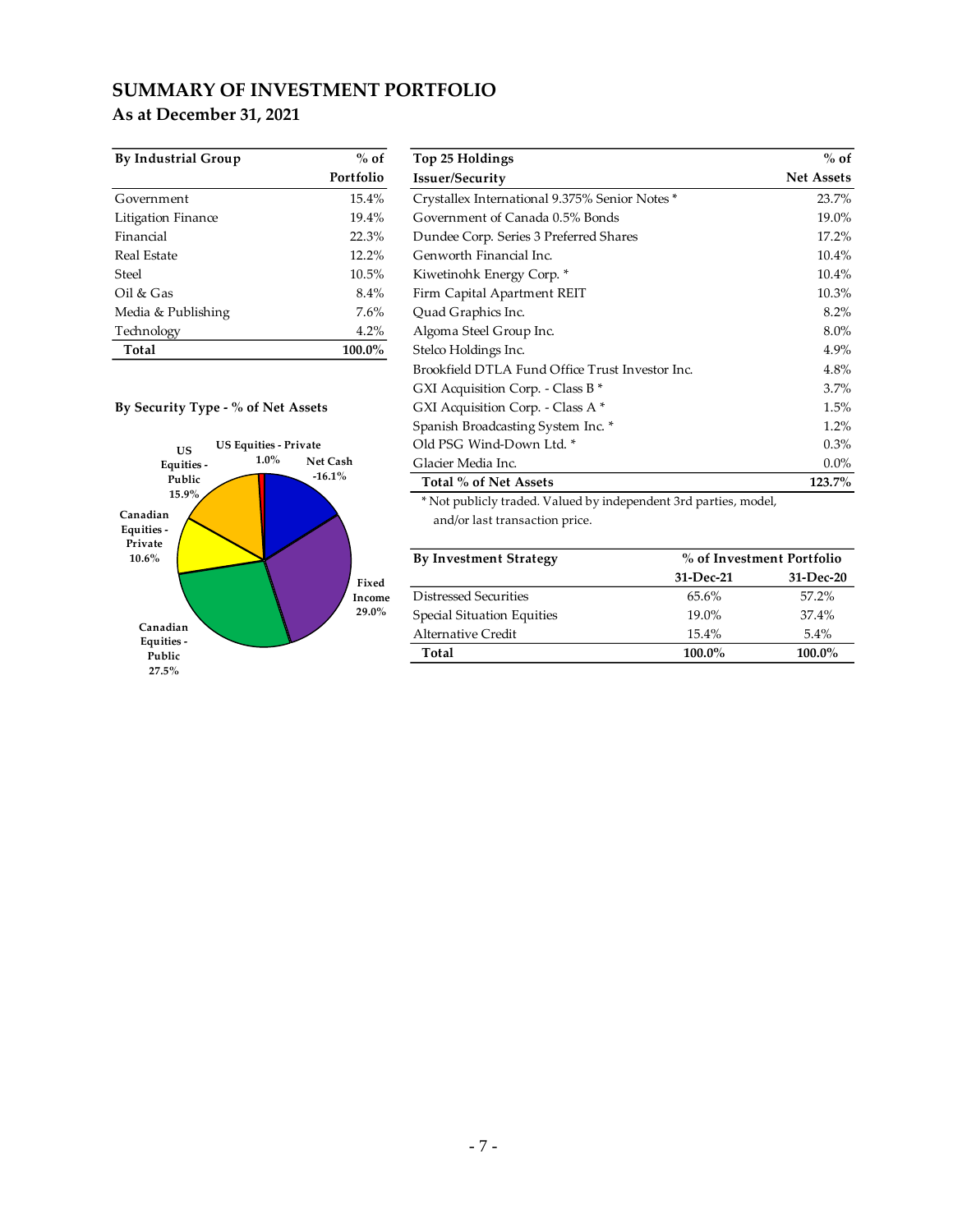# **ADDITIONAL INFORMATION**

## **Ravensource Independent Review Committee**

To adhere to National Instrument 81-107 and to provide an arms-length vehicle to deal with matters that involve potential conflicts of interest between the Fund and the Investment Manager, Ravensource established and maintains an Independent Review Committee ("IRC"). The role, composition and responsibilities of the IRC can be summarized as follows:

- size of the IRC is 3 members that are independent from the Investment Manager with no material relationships to the Investment Manager;
- its mandate is to consider and provide impartial judgment on any conflict of interest referred to it by the Investment Manager;
- when a conflict of interest is referred, the IRC will review and recommend to the Investment Manager what action it should take to achieve a fair and reasonable result for Ravensource;
- report to the relevant securities regulators any instance where the Investment Manager acted in a conflict of interest matter in such a way that did not comply with conditions imposed by securities legislation or the IRC;
- meet at least annually with at least one of the meetings to be held "in camera";
- for each calendar year, the IRC must prepare a report that describes the IRC and its activities for the fiscal year. This report is posted on the Fund's website @ [www.ravensource.ca](http://www.ravensource.ca/)

The IRC is comprised of Michael Siskind (Chairman), David Magahey and Steven Schaus.

The fees and other reasonable expenses of members of the IRC are paid by the Fund. For 2021, the annual compensation for ordinary IRC members is \$10,000 while the Chair of the IRC will be compensated \$13,000. In addition, IRC members are entitled to \$600 per meeting for any additional meetings other than the annual meeting that occur during the year.

## **Access to Information**

Ravensource Fund continues to be in compliance with the requirements of National Instrument 81-106 and publishes its 25 largest holdings quarterly and its net asset value weekly. All of the key Fund documents along with further information on the Fund and the investment team that manages your investments can be accessed through the website [\(www.ravensource.ca\)](http://www.ravensource.ca/). Stornoway is committed to keeping the website current and you are encouraged to make use of this resource tool. Aside from the website, Fund documents can also be retrieved through SEDAR [\(www.sedar.com\)](http://www.sedar.com/).

## **Fund Information**

**Trustee, Registrar and Transfer Agent Auditor** Computershare Fund Co. of Canada KPMG LLP

## **Investment Manager**  The Second Second Second Second Second Second Second Second Second Second Second Second Second Second Second Second Second Second Second Second Second Second Second Second Second Second Second Second

Stornoway Portfolio Management Inc. Scott Reid 30 St. Clair Avenue West, Suite 901 416-250-2845 Toronto, ON M4V 3A1 [sreid@Stornowayportfolio.com](mailto:sreid@Stornowayportfolio.com)